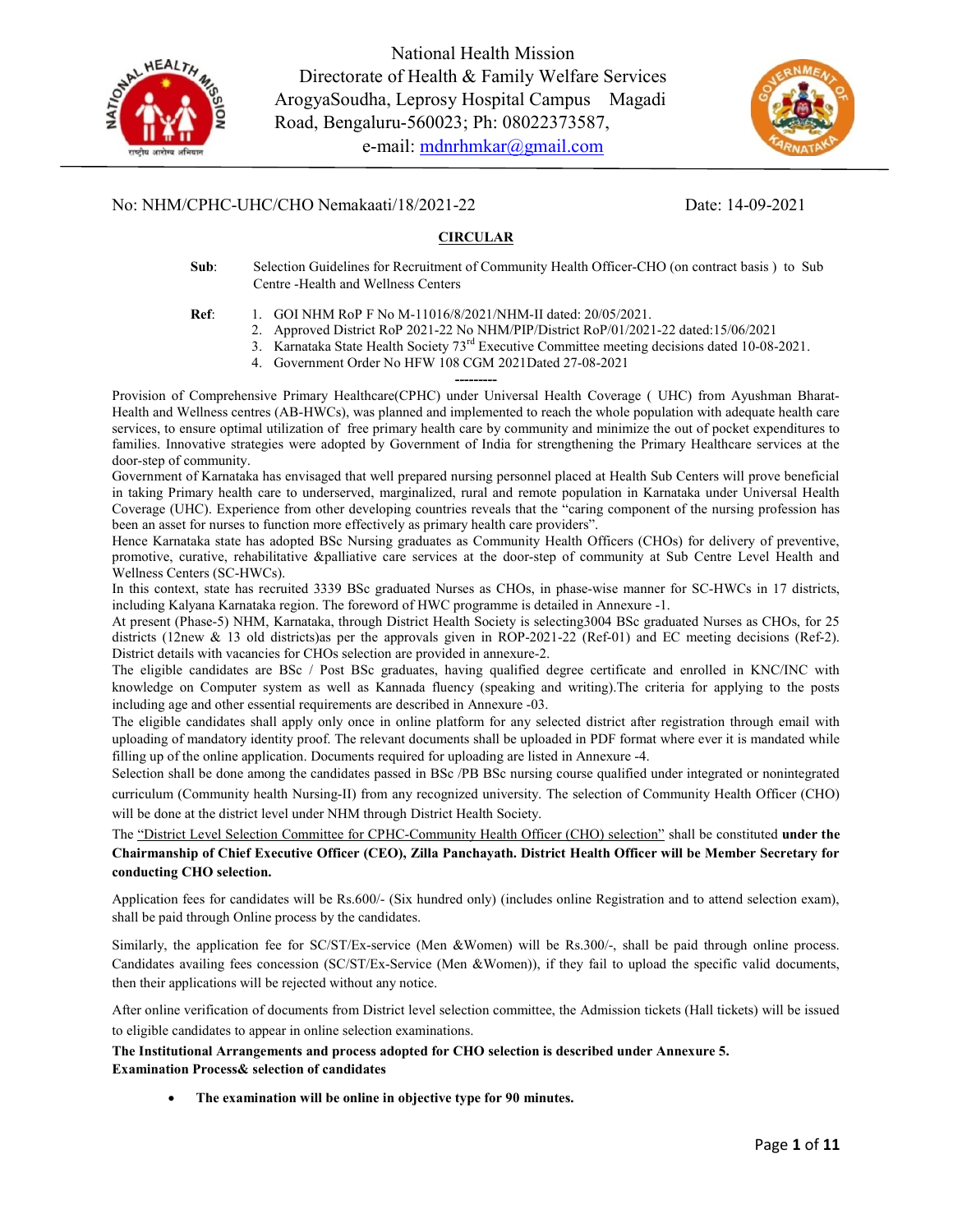- The number of questions will be 80, and against which totally 100 marks will be allotted.
- Each question in general carry 1 marks (sixty questions for 60 marks) but skill based 20 questions will carry 2 marks (20 questions for 40 Marks).
- The exam shall be commenced at 11.00 am and end at 12.30pm, date will be notified in NHM website.
- **If the applied candidates number is exceeding the limit**  $(>4000)$ **, To follow the COVID appropriate behavior** (CAB) as per Govt guidelines, an additional online exam will be conducted on the same day in same centers (i.e two batches in same day) timings for online exams to batch-2 is from 3.00pm to 4.30pm.
- Candidates will be allocated randomly for batch-02, to take exams in afternoon it will be intimated in admission ticket/ Hall ticket

Candidates can approach support system for their grievances pertaining to online registration, exam, results and selection. The details are available in Health and family welfare website: https://karunadu.karnataka.gov.in › hfw › page

After selection, placement for SC-HWCs will be based on merit marks obtained in selection exams for CHOs of Course in Community Health (CCH) Integrated curriculum batch (i.e 2020-21 batch)). But for CHOs of Non Integrated CCH curriculum batches (older than 2020-21batch) placement to SC-HWCs will be done after training through RGUHS/IGNOU based on merit marks obtained in the RGUHS/IGNOU final exam.

Non Kalyana Karnataka (KK) candidates (Hyderabad Karnataka) will be considered for selection in KK districts, if eligible KK candidates are not available under roster system.

The selected CHOs should execute a bond and submit all the original relevant certificates to DHS abiding to work for minimum 3 years under NHM-DHS, renewed after every 364 days with one-day break. Failing to work / resignation within this period they have to pay the penalty amount to DHS as executed in bond.

#### The details of selection process, Declaration of Results, Procedures to be followed after selections including execution of bond and penalty amount are described in Annexure -06

Further terms and conditions if any will be notified from time to time in website and candidates shall be abide by the same.

Syllabuses for Selection exams will be based on topics covered by Rajeev Gandhi University of Health Sciences, Karnataka and MoHFW website and are described in Annexure -07.

The selected candidates of BSc & PB BSc nursing graduates from CCH Integrated Curriculum batch should execute a bond for Rs. 1.0 lakh (format described in Annexure- 8A) and similarly CCH course Non-Integrated curriculum batch should execute a bond for Rs. 1.38 lakhs (format described in Annexure- 8B) with the District Health Society (DHS) of selected districts.

#### Mission Director National Health Mission

#### Copy for Information and Action: -

- 1. Chief Executive Officer, Zilla Phanchayath- Bidar, Ballari, Kalburgi, Raichur, Chikkamagaluru, Vijayapura, Bagalkote, Koppal, Uttara Kannada, Shivamogga, Yadgiri, Gadag, Chitradurga, Haveri, Kolar, Belgaum, Tumakuru, Mysore, Dakshina Kannada, Mandya, Udupi, Chikkaballapura, Kodagu, Davanagere, Bengaluru rural, Bengaluru urban and Dharwad districts.
- 2. Divisional Joint Directors: Kalburgi / Belgaum / Mysore and Bangalore Divisions
- 3. District Health Officers / District RCH Officers/ District Surveillance Officers/ DPMs of- Bidar, Ballari, KalburgiRaichur, Chikkamagaluru,Vijayapura ,Bagalkote, Koppal , Uttara Kannada, Shivamogga, Yadgiri, Gadag,Chitradurga, Haveri, Kolar,Belgaum, Tumakuru, Mysore, Dakshina Kannada, Mandya, Udupi, Chikkaballapura, Kodagu, Davanagere, Bengaluru rural, Bengaluru urban and Dharwad districts. Copy for Information to:
- 1. Principal Secretary, Health and Family Welfare Deportment, Vikasa Sauda, Bengaluru.
- 2. Commissioner, Health and Family Welfare Services. Bengaluru.
- 3. Project Director, RCH, Bengaluru
- 4. Chief Administer Officer NHM, Bengaluru
- 5. State Programme Manager, NHM, Bengaluru.
- 6. Chief finance officer –NHM, Bengaluru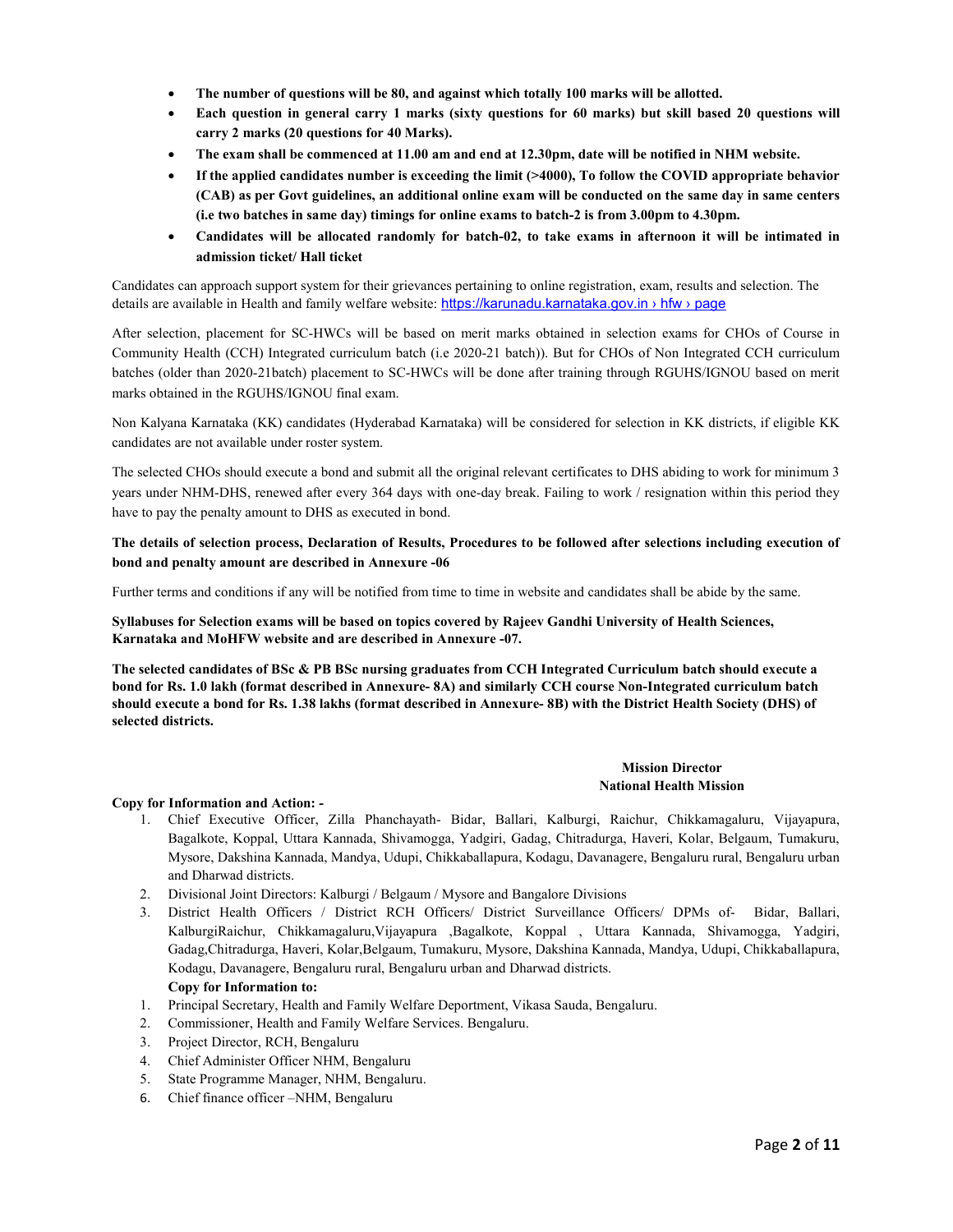### Annexure- 01

#### Forward on HWC programme

- 1. The goal of Universal Health Coverage (UHC) is to ensure that all people obtain the health services they need: preventive, promotive, curative, rehabilitative and palliative without the risk of financial hardship. Department of Health and Family Welfare (DOHFW) Government of Karnataka (GOK) is committed to the vision of accomplishing UHC, also outlined in National Health Mission framework as- "Enabling Universal Healthcare Access to Equitable, Affordable and Quality health care services, accountable and responsive to people's needs. The path charted out by the Twelfth Five Year Plan for achieving UHC emphasizes provision of affordable, quality health care by the public health system as the main form of social protection.
- 2. Provision of Comprehensive Primary Healthcare is a pivotal part of UHC and there is a need to evolve innovative strategies for strengthening the Primary Healthcare. However, a major challenge today for DOHFW, GOK is to reach the whole population with adequate health care services, ensure its utilization and minimize the out of pocket expenditures by families.
- 3. Thus, based on the proposal of Ministry of Health and Family Welfare, Government of India, state has initiated a pilot project of Comprehensive Primary Health Care (shared vide-D.O. Z-15015/ 11 / 2015-NRHM-I Dated the  $11<sup>th</sup>$ February 2015)in T. Narasipur taluk, Mysore and Lingasagur taluk of Raichur under NHM. GOK has envisaged that well prepared nursing personnel placed at Health Sub Centers will prove beneficial in taking Primary health care to underserved, marginalized, rural and remote population in Karnataka under UHC. Experience from other developing countries reveals that the "caring component of the nursing profession has been an asset for nurses to function more effectively as primary health care providers".
- 4. In this context, in addition to on going activities in T Narsipura of Mysore and Lingasagur of Raichur as pilot phase, approvals have been accorded to scale up Health and Wellness Centres - CPHC across 17 Districts namely, Bidar, Kalaburgi, Yadgir, Raichur, Ballari, Koppal, Vijayapura, Bagalkote, Chikkamagaluru, Mysore Kolar, Haveri, Gadag, Uttara kannada, Shivamogga, Chamarajanagara and Chitradurga in phase wise manner (Phase – 1, 2, 3 and 4). Totally 3339 SCs have been upgraded as HWCs by appointing Community Health Officer (CHO)
- 5. At present (Phase-5) NHM through District Health Society is selecting the Community Health Officers for 12 new CHO programme implementing districts as approved in ROP-2021-22 namely Belgaum, Tumkur, Mysore, Dakshina Kannada, Mandya, Udupi, Chikkaballapura, Kodagu, Davanagere, Bengaluru rural, Bengaluru urban and Dharwad a total of CHO 2859 Posts (details in annexure-2) and 145 CHOs against vacancies existing in 13 older districts.
- 6. Functioning of HWC will be led by a Community Health Officer (CHO) and in addition the HWC team will comprise of primary Health care officer, Health inspecting officer and a group of five ASHAs attached to the sub-centre. This team will function together and will be responsible for enabling outreach, outpatient primary level care to the population covered under each sub-center area. Placement of Community Health Officer (CHO) at the health subcenter level will improve accessibility of primary care services, broaden the package of primary care services being delivered, increase the utilization of public health facilities and reduce out of pocket expenditures on routine ambulatory care amongst the households served by the Health-Sub Centre.
- 7. Community Health Officer(CHO) will get an salary of Rs. 24200/- per month for High priority districts (HPDs) namely Bidar, Ballari, Kalburgi Raichur, Chikkamagaluru, Vijayapura , Bagalkote, Koppala , Uttara Kannada, Shivamogga, Yadgiri, Chamarajnagara, & Gadag and Rs. 22000/- per month for Non-High priority districts (Non-HPDs) namely Chitradurga, Haveri, Kolara ,Belgaum, Tumkur, Mysore, Dakshina Kannada, Mandya, Udupi, Chikkaballapura, Kodagu, Davanagere, Bengaluru rural, Bengaluru urban and Dharwad Districts
- 8. Additional amount of Rs. 8000/- per month will be paid as performance based incentive against achievement of set of service delivery indicators to all working Community Health Officer (CHO).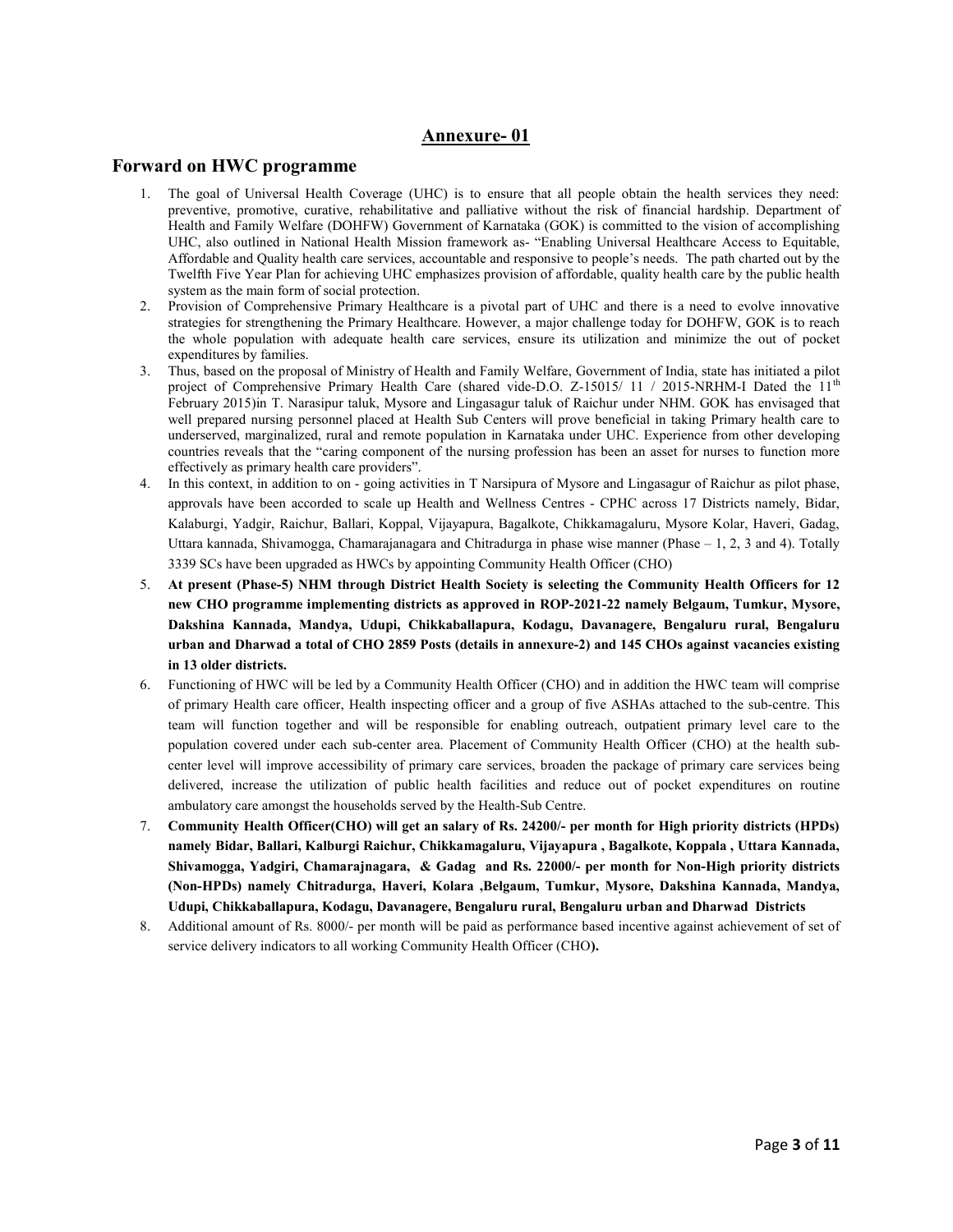| Annexure-2                       |                                                             |                                 |  |  |
|----------------------------------|-------------------------------------------------------------|---------------------------------|--|--|
| Sl.No                            | District wise Community Health Officer (CHO) post Vacancies |                                 |  |  |
|                                  | <b>District Name</b>                                        | <b>Total Approved/Vacancies</b> |  |  |
| 1                                | Belgaum                                                     | 476                             |  |  |
| $\overline{2}$                   | Tumkur                                                      | 404                             |  |  |
| $\overline{3}$                   | Mysore                                                      | 327                             |  |  |
| $\overline{4}$                   | Dakshin kannada                                             | 323                             |  |  |
| $\overline{5}$                   | Mandya                                                      | 267                             |  |  |
| 6                                | Udupi                                                       | 249                             |  |  |
| $\overline{7}$                   | Chikballapura                                               | 161                             |  |  |
| 8                                | Kodagu                                                      | 160                             |  |  |
| $\overline{9}$                   | Davanagere                                                  | 147                             |  |  |
| 10                               | <b>Bangalore Rural</b>                                      | 142                             |  |  |
| 11                               | Dharwad                                                     | 122                             |  |  |
| 12                               | Bengaluru urban                                             | 81                              |  |  |
| <b>Total</b>                     |                                                             | 2859                            |  |  |
| Vacancies from the old districts |                                                             |                                 |  |  |
| 13                               | Uttara Kannada                                              | 37                              |  |  |
| 14                               | Vijayapura                                                  | 17                              |  |  |
| 15                               | Bagalkote                                                   | 17                              |  |  |
| 16                               | Ballari                                                     | 11                              |  |  |
| 17                               | Chikkamagaluru                                              | 12                              |  |  |
| 18                               | Koppala                                                     | 12                              |  |  |
| 19                               | Raichur                                                     | 12                              |  |  |
| 20                               | Kalaburgi                                                   | 8                               |  |  |
| $\overline{21}$                  | Kolar                                                       | $\overline{9}$                  |  |  |
| 22                               | Yadagiri                                                    | $\overline{4}$                  |  |  |
| $\overline{23}$                  | Mysuru                                                      | $\overline{\mathbf{3}}$         |  |  |
| 24                               | Bidar                                                       | $\overline{4}$                  |  |  |
| 25                               | Haveri                                                      |                                 |  |  |
| Total                            |                                                             | $147*$                          |  |  |

\*the final number of selection of posts may vary based on the posts available at that time/ district  ${}^s$ Districts need to select the Candidates based on roster  $\&$  merit list applicable to their districts for CHOs recruitment.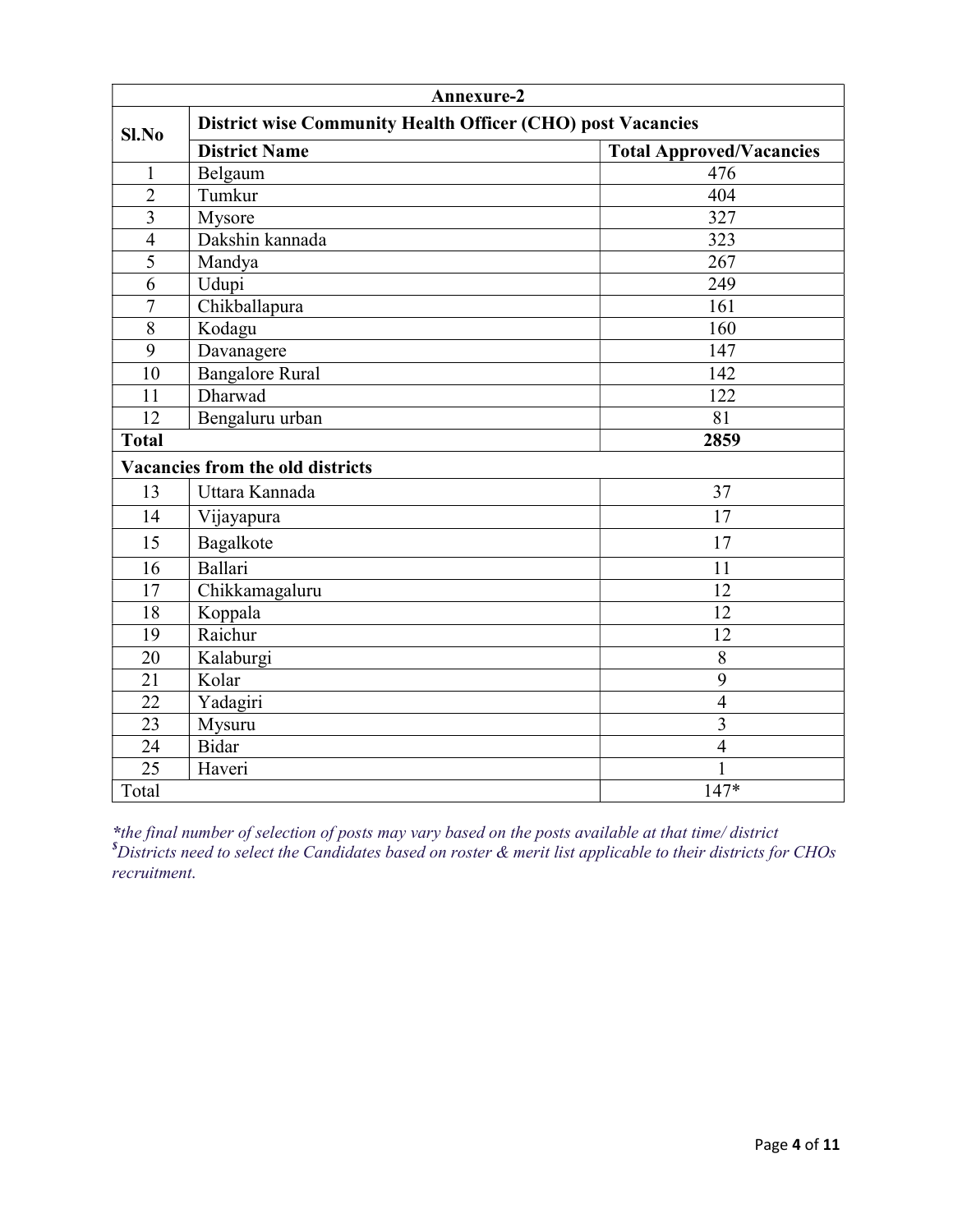### Annexure – 03

### The selection guidelines to be followed for the recruitment of the candidates as CHOs-

### Name of the Post:- Community Health Officer (CHO) for delivering Comprehensive Primary Health care under Ayushman Bharat-Arogya Karnataka.

#### Criteria for applying to CHO post:

- Community Health Officer (CHO) preferably be a resident of Karnataka (shall produce at least 10 year domicile certificate in Karnataka at the time of document verification) and should know to speak, read and write Kannada Language (for better community rapport and prevention of attrition).
- Age Limit: 35 years in case of General category; 40 years in case of candidates belonging to Scheduled Caste and Scheduled Tribes and Category-I; 38 years in case of candidates belonging to Category-II(a), II(b), III(a) and III(b) of other backward classes. And 40 years in case of Ex-serviceman, war widow, physically/ specially Challenged Persons. Age shall be calculated as years completed before the date of notification for recruitment
- Candidate must be mentally and physically fit.
- She/he should be a registered nurse with minimum B.Sc Nursing / post basic B.Sc nursing qualification/ or equivalent qualification from an institution recognized by Karnataka State Nursing Council / Indian Nursing Council.
- In B.Sc Nursing/Post Basic BSc nursing, the candidate shall have passed graduation from RGUHS or any other recognized university, with registration done under KNC/INC only will be eligible to apply.
- For Technical Eligibility to attend online selection exam, minimum Pass marks in BSc Nursing / post basic BSc nursing course with valid Final/ Provisional degree certificate and registered under Karnataka /Indian nursing council, shall be considered.
- She/he should have effective communication skills in both English and Kannada language, should have passed matriculation / SSLC with Kannada as one language.
- Candidates should have knowledge of basic computers.
- She/he is expected to have leadership qualities and be able to lead the Health and Wellness Center (HWC) team.
- Candidates who secure 40 (forty) and above marks in online entrance examination are eligible for selection at district level based on the roster cum merit basis.
- The roster system shall be followed separately as per existing State Government norms for Kalyana Karnataka and Non Kalyana Karnataka districts.
- Candidates shall apply only once for any of the selected districts. Their Application number and password are unique to individuals only.
- Already working CHOs, if intends to take the selection exams, for any other recruiting district need to obtain temporary No Objection Certificate (NOC) as per NHM guidelines, from existing (working place) District Health Society and upload the same NOC in online recruitment portal during registration.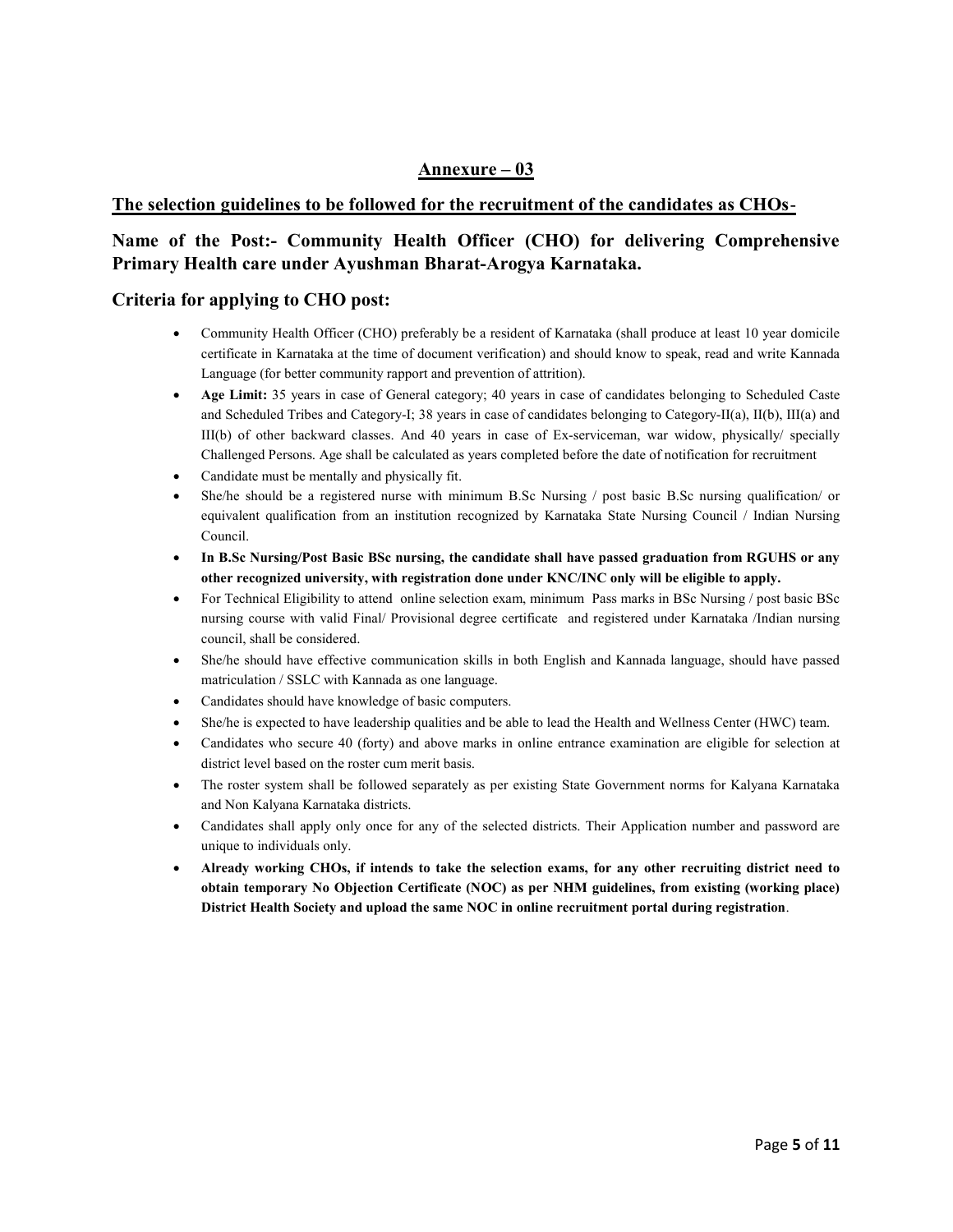#### Annexure – 04

# The Essential / Required documents to be uploaded in PDF format by the candidates during applying for CHO Post-

- Proof for age and considering for Knowledge on Kannada SSLC or Matriculation or equivalent  $10<sup>th</sup>$ standard certificate (Mandatory)
- Proof of Qualification Provisional degree certificate / Convocation certificate (mandatory) and additionally All year Marks cards during graduation (optional)
- Proof for registration in Karnataka Valid Registration certificate under Karnataka / Indian Nursing Council at the time of applying to the post shall be uploaded (Mandatory)
- Proof for Community Health Integrated Nursing Batch 2020-21 Final degree pass certificate with declaration certificate from Dean of concerned Nursing College, stating that "as per Circular issued by Registrar, RGUHS No ACA/ DCD/ MLHP/ 386/ 2019-20, Dated 2/3/2020, additional syllabus of Certificate Programme in community Health Nursing has been Integrated in accordance with RGUHS guidelines, and the candidate ( Name and details shall be entered) has successfully passed the course with this new integrated Community Health syllabus" from RGUHS or equivalent Universities in final year of degree (BSc or Post Basic BSc nursing).
- Caste and Income certificate Valid & relevant caste and Income certificate obtained from appropriate authority shall be uploaded as per the Karnataka state government norms for claiming the reservations, otherwise they will be considered under General category
- Special Certificates obtained from appropriate authority shall be uploaded for claiming reservations under Differentially abled (like Physically challenged etc), Ex- Service men, Kannada medium, transgender and Kalyana Karnataka Quotas as per Government of Karnataka norms.
- Address and Identity proof: Adhaar card / Voter ID / Ration card / Driver's license details is required as mandatory address & Identity proof for future communication
- Proof for stay in Karnataka: All candidates shall produce domicile certificate for (minimum 10 years) having stayed in Karnataka. Horanadu / Gadinadu Kannadigas shall produce appropriate certificates as per state norms.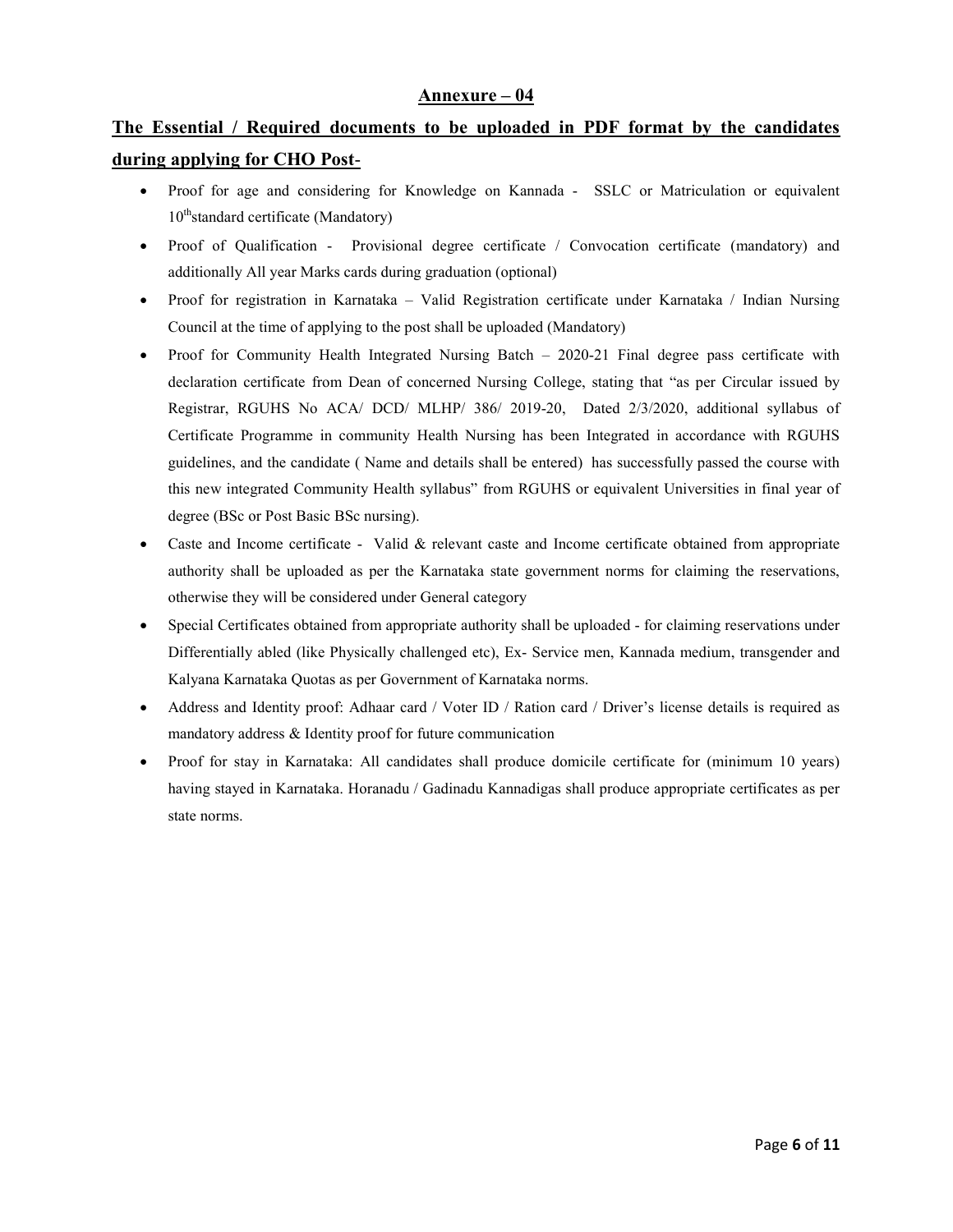### Annexure – 05

### Institutional Arrangements and process adopted for CHO selection

- The selection of Community Health Officer (CHO) will be at the district level for the posts mentioned below, as prescribed by NHM Procedure. Wide publicity shall be ensured prior to selection using the advertisement placed in Website & newspaper. (This process will enthuse Graduated Nurse Candidates who are residents of the same district or blocks to apply and will facilitate future retention and community rapport with the serving population). The cost for notification and publicity shall be met through District Programme management cost at DHS level.
- The District Health and Family Welfare Officer (Member Secretary) will be responsible for the constitution of "District Level Selection Committee for CPHC-Community Health Officer (CHO) selection"under the Chairmanship of Chief Executive Officer (CEO), Zilla Panchayath or any other representative authorized by CEO, ZP under District Health Society (DHS).
- Selection shall be done among candidates passed in BSc /PB BSc nursing course having integrated and non-integrated curriculum (Community health Nursing-II) from any recognized university. The eligibility to appear in selection exams will be minimum pass in BSc /PB BSc nurse course with Degree certificate and Registration under Nursing council.
- Application to be filled Online for each candidate after registration in the website address and uploading the relevant documents (Matriculation / SSLC, INC/KNC certificate & Degree certificate are mandatory for all. Similarly, valid Caste certificate & relevant documents are compulsory for claiming reservation).
- Application fees of Rs.600/- (Six hundred only) for both online Registration and to attend selection exam, shall be paid through Online process by the candidates.
- Similarly, the application fee for SC/ST/Ex-service (Men & Women) will be Rs.300/-shall be paid through online process. Candidates applied under SC/ST /Ex-Service (Men & Women) and availed fees concession, if they fail to upload the specific valid documents, then their applications will be rejected without any notice.
- District team has to verify the essential documents uploaded by candidates in online process and provide acceptance through online process. Subsequently after acceptance of DHS, Admission / Hall ticket will be generated for candidates to appear in the online selection exams.
- If Candidates fail to upload the mandatory document, their application will be rejected and candidates will not be allowed to take online examination. Similarly, if candidates fail to produce valid documents for claiming reservation (including SC/ST/Ex Service (Men, Women & Trans genders), then they will be considered under General Category for selection. Admission Hall tickets are issued for valid applications only.
- The District Level selection committee should ensure that selection of the appropriate BSc /PB BSc nurse as Community Health Officer (CHO) as per merit marks obtained in online selection exams & shall apply district level roster (Including provision of 1% reservation to Transgender in all categories as per State Government orders). The Candidate selection shall be done in transparent manner as per the guidelines laid down in circular. Minimum consideration marks for selection to post is 40 and above (as obtained in online examinations only).
- The complete selection process shall be fulfilled by the concerned District Health Society in close coordination with State Nodal Officer-UHC. Detailed Time-lines for conducting each activity for selection of the candidates is deliberated below in Sub-Annexure A

#### Sub-Annexure - A

#### Tentative Time-lines to be followed for the CHO selection & training placement process at the district level\*

| SI.<br>No. | <b>Activities</b>                                                                                   | <b>Tentative Timelines (2021)</b> |
|------------|-----------------------------------------------------------------------------------------------------|-----------------------------------|
|            | Issue of advertisements for selection (State+ District level)- State<br>Newspaper + Local Newspaper | 27 Sep 2021                       |
|            | <b>Opening of Website for Online Registration</b>                                                   | 27 Sep 2021at 11:30am*            |
|            | <b>Opening of Payment gateway for payment of fees</b>                                               | 29 Sep 2021at 1:30pm*             |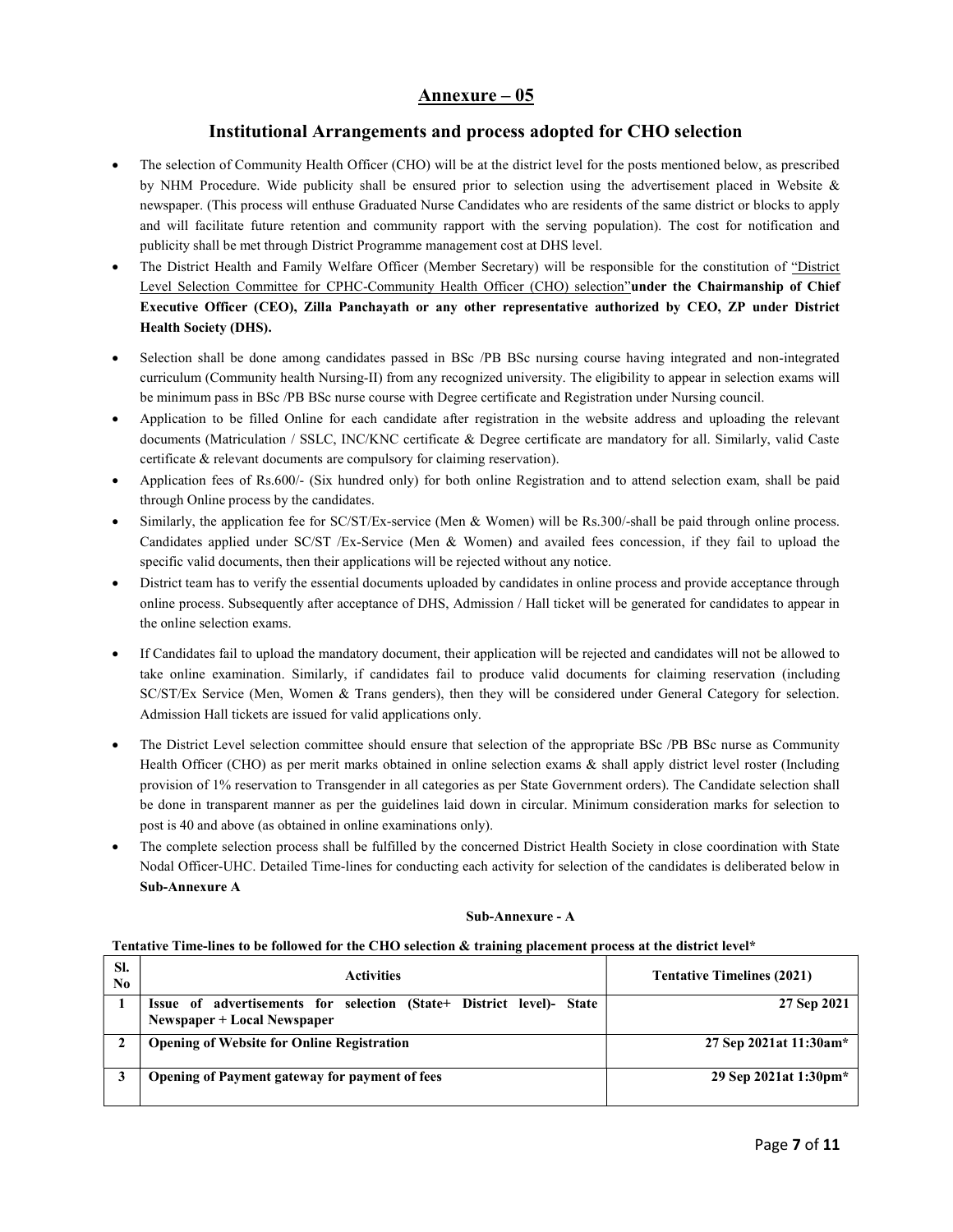| $\mathbf{3}$ | Last date to Receive application                                                                                                           | 18 Oct 2021 Time 5:00pm                                                                                                                                  |
|--------------|--------------------------------------------------------------------------------------------------------------------------------------------|----------------------------------------------------------------------------------------------------------------------------------------------------------|
| 4            | Scrutinize applications and shortlist candidates with ID/Admit card issue-<br>online (SMS Hall tickets Module)                             | 18 to 22 Oct-2021                                                                                                                                        |
| 5            | Conduct online exams with result declaration                                                                                               | $23^{\rm rd}$ -Oct-2021                                                                                                                                  |
| 6            | District-wise submission of eligible candidates merit list to CEO, ZP &<br><b>DHOs by state</b>                                            | $25^{th}$ -Oct-2021                                                                                                                                      |
| 7            | Evaluation & Verification of Original document of candidates                                                                               | $26^{th}$ -28 <sup>th</sup> -Oct-2021                                                                                                                    |
| 8            | Provisional selection list declaration based on reservation policy and call<br>for objections                                              | $28^{th}$ -Oct-2021                                                                                                                                      |
| 9            | Publishing Final selection list & Issue offer letter to selected candidates                                                                | $4^{th}$ Nov--2021                                                                                                                                       |
| 10           | Beginning of giving surety bond & filling of RGUHS / IGNOU application<br>Forms by candidates (based on acceptance) after objection period | $6^{th}$ Nov--2021                                                                                                                                       |
| 11           | Administrative and financial approval and payment of fee to Registrar,<br><b>RGUHS / Regional Director, IGNOU</b>                          | $8th$ Nov -2021                                                                                                                                          |
| 12           | Deputation of selected Non-integrated batch BSc / PB BSc nursing<br>Candidates to PSC for CCH training under RGUHS/IGNOU.                  | $10^{th}$ Nov-2021                                                                                                                                       |
| 15           | Commencement & Completion of 15days Orientation Training to<br><b>Integrated batch BSc / PB BSc nursing Candidates</b>                     | $11^{th}$ to $25^{th}$ Nov-2021(Ist batch), $26^{th}$<br>Nov to 11 <sup>th</sup> Dec (IInd batch) $& 12^{th}$ Dec<br>to 27 <sup>rd</sup> Dec (III) batch |
| 16           | Deputation of Integrated Batch CHOs (who completed the 15days training<br>) to SC-HWC                                                      | $28^{th}$ Dec -2021                                                                                                                                      |

\* Candidates need to follow the instructions given in website: https://karunadu.karnataka.gov.in > hfw > page for any latest updates

- All posts are appointed under District Health Society under NHM on contract-basis only and candidate has no right to claim for regularization of working period /job
- No provision for second time placement / paying bond amount to CHOs, if already once re-appointed in any district as CHO candidates – i.e only once change of district/ place change with payment of penalty is allowed.
- Districts shall announce a waiting list also (10% of total vacancy) along with provisional list.
- District shall restrict their recruitment / selection to the notification of post concerned
- Previous batches of CHO selection can't be clubbed for current recruitment, once the fresh notification is issued district to stand for the selection within the guidelines.
- Since the NHM Programme is mission mode activity, during recruitment if the eligible candidates in the present roster are not available in concerned district, then roster points can be continued till the filling up of all the vacancy posts, keeping the unfilled roster points as backlog. These backlogs shall be considered as missed roster with priority roster points for next recruitment.
- All selected candidates should be subjected for Medical fitness before placing them for training / CCH course.
- Candidates Selected from Non-integrated curriculum batch will be deputed to CCH course conducted under RGUHS/ IGNOU for 6 months. NHM will be sponsoring the course and will be providing only the sustenance allowance to the candidates during this period. These Non-Integrated curriculum batch candidates shall execute a surety bond for Rs. 1.38 Lakh, if they leave the job within 3 years from the date of reporting to SC-HWCs.
- Presently working CHOs, if they get appointment at new district, who are CCH trained, are been considered under Integrated batch and shall execute a surety bond for Rs. 1.00 Lakh, if they leave the job within 3 years from the date of reporting to SC-HWCs of New district.
- Candidates Selected from integrated curriculum batch they will be provided with salary during 15 days orientation training period also. These Integrated curriculum batch candidates shall execute a surety bond for Rs. 1.00 Lakh, if they leave the job within 3 years from the date of reporting to SC-HWCs.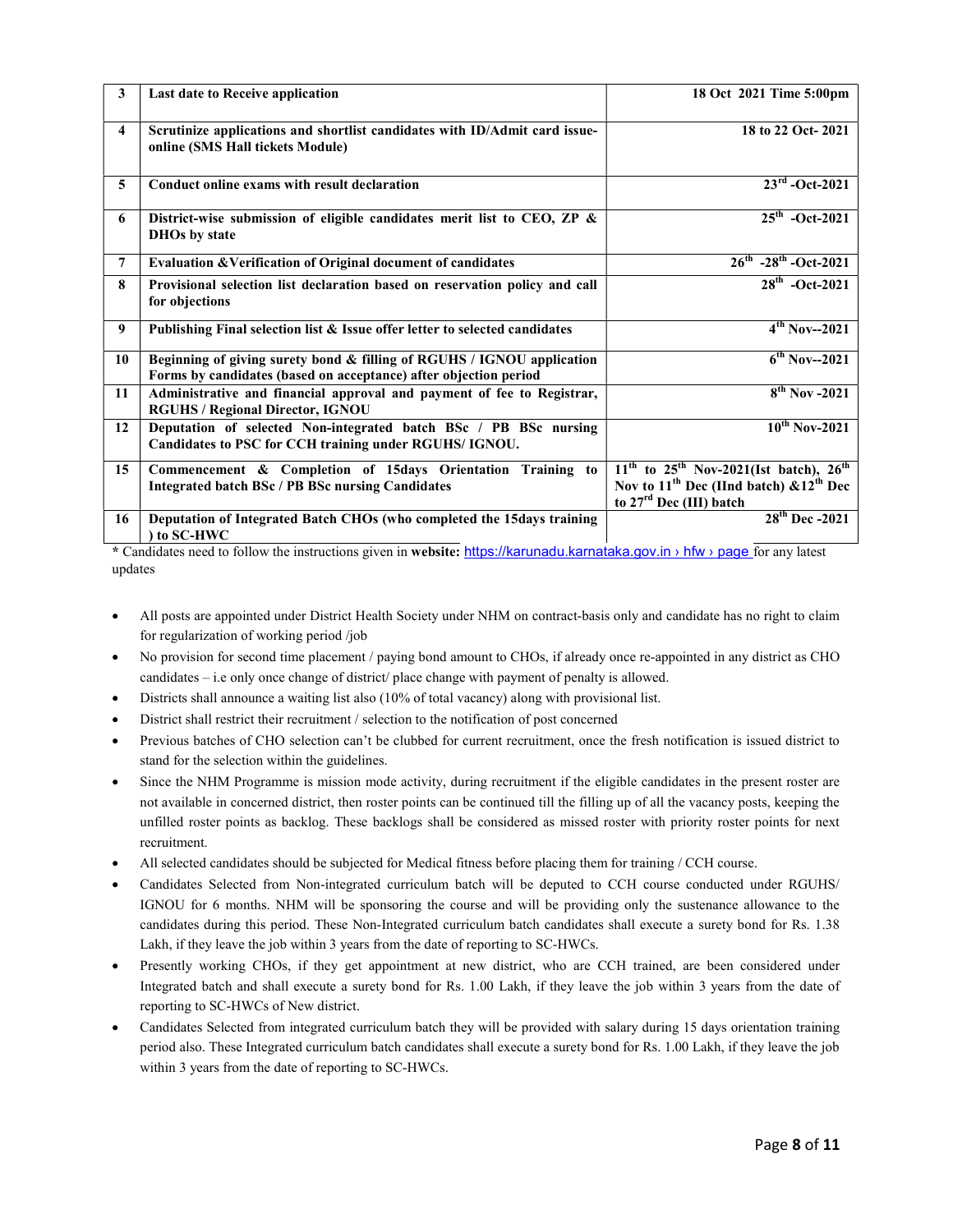# Annexure -06

## Examination conduction and process adopted for selection of candidates

- The examination will be online in objective type for 90 minutes.
- The number of questions will be 80, and against which totally 100 marks will be allotted.
- Each question in general carry 1 marks (sixty questions for 60 marks) but skill based 20 questions will carry 2 marks (20 questions for 40 Marks).
- The exam shall be commenced at 11.00 am and end at 12.30pm, date will be notified in NHM website.
- Reporting time at the exam center will be at- 10.00 am.

Candidates can approach support system for their grievances pertaining to online registration, exam, results and selection. The questionnaire and answer are standardized with validation by committee; any specific grievance against each question will not be entertained. The details are available in Health and family welfare website: https://karunadu.karnataka.gov.in > hfw > page

- Results will be displayed immediately after the online selection examinations to each candidate. Candidates can verify their total questions attempted & marks obtained sheets after final submission of answers list in online exams.
- The marks obtained by candidates will be displayed in website against Registration number, on the same day and any discrepancy in result shall be intimated to support system within 2 working days.
- Selection will be based on Roster cum merit as per reservation policy applicable to concerned districts based on government norms including placement of additional list of candidates under waiting list.
- After selection, placement for SC-HWCs will be based on marks obtained in selection exams for CHOs completed Course in Community Health (CCH) Integrated curriculum batch (i.e 2020-21 batch)). But for CHOs of Non Integrated CCH curriculum batches (older than 2020-21batch) placement to SC-HWCs will be done after 6 month IGNOU training based on merit marks obtained in the IGNOU final exam.
- Non Kalyana Karnataka (KK) candidates (Hyderabad Karnataka) will be considered for selection in KK districts, if eligible KK candidates are not available under roster system.

#### Declaration of Results

- The District Level selection committee should monitor the online examination process and selection of candidates
- The cumulative result copy of the online examination pertaining to each district will be submitted to Chief Executive Officer, Zilla Panchayath within 2 days for from state and districts will prepare provisional selection list based on roster cum merit criteria as applicable to norms of Karnataka state.
- Provisional selection list should be prepared after approval from concerned district CEO, ZP based on merit cum roaster and shall be shared to State NHM by next working day
- In case of a tie in results, the following criteria shall be considered in order for selection 1. Applicant's age 2. Master's degree marks if any 3.Bachelor degree marks
- Notifications of all selected candidates will be displayed within 3 days for inviting objections; objection period shall be stipulated for minimum 7 days. Later final selection list to be displayed & selection letter shall be communicated to candidates within 1 days after display of Final selection list. A joining period of minimum ten days shall be given to selected candidates.
- If the selected candidates fail to join the service within stipulated time, the District Health Societies (DHS) shall select the eligible candidates by operating waiting list by following similar process and shall complete the district quota.

#### Procedures to be followed after selection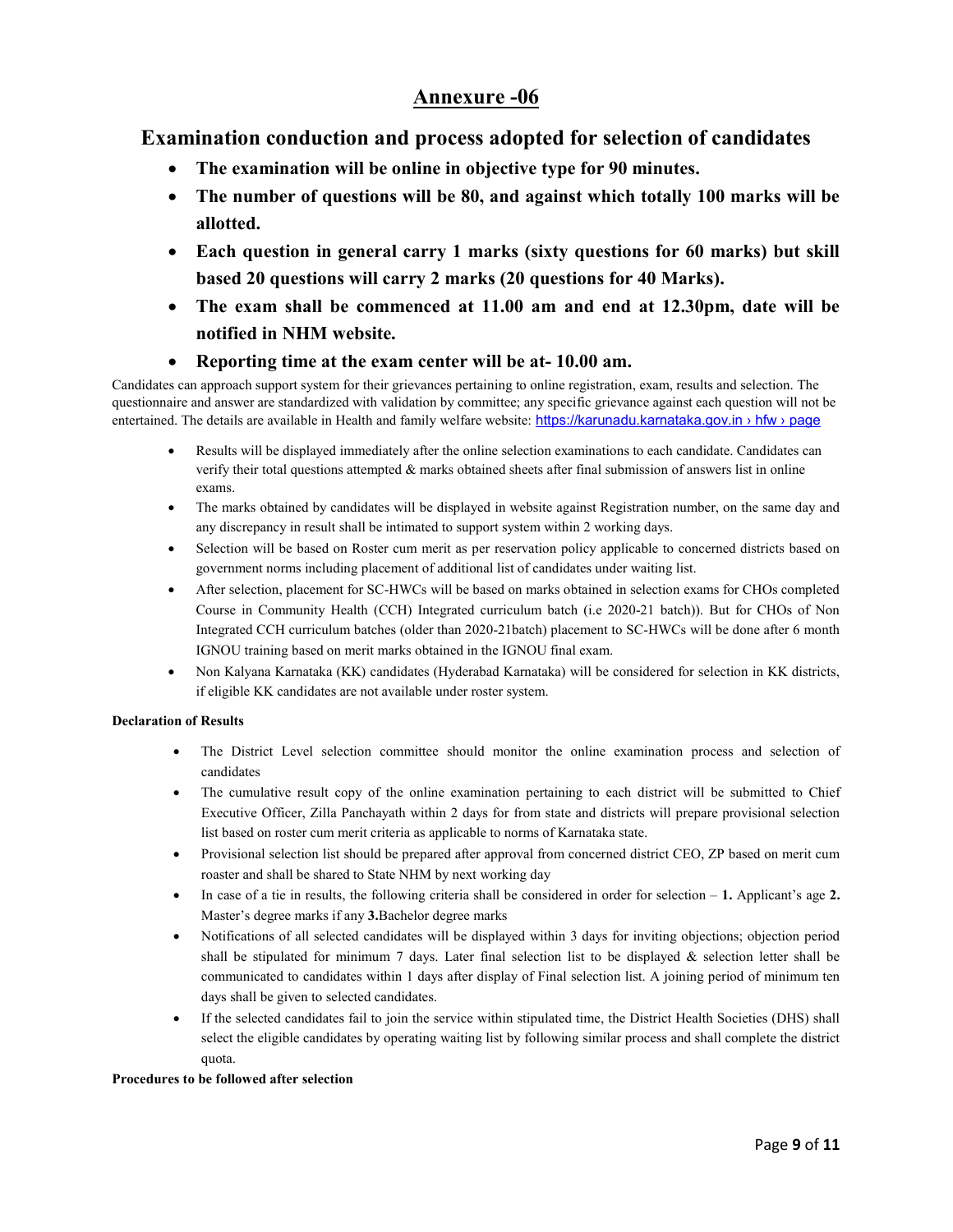As per the GOI- NHM Guidance Note for States "the appointment is purely on contract basis up to a minimum period of 3 years to be renewed every year (364 days) from the date of appointment.

- Selection and placement of Candidates on contract basis shall be done after the approval of the District Health and Society of particular district. The selected candidate shall submit all the relevant documents in original before the selection committee, e.g. SSLC Marks card, BSc Nursing marks card, Registration Certificate of Candidates under Karnataka Nursing Council/ INC,BSc Nursing / Post Basic BSc convocation/ provisional certificate, proof of date of birth, experience certificate, caste certificate, CCH integrated declaration certificate (for 2020-21 onward batches) and No Objection Certificate (NOC) from the competent authority by the candidate if they are working in Govt jobs (for both regular and contract appointment) including Community Health Officer (CHO) etc.
- The selected CHO candidates from CCH integrated curriculum (those who passed during/after-Financial Year 2020-2021) will be sent to 15days' induction training at the program study centers of the state and remaining selected CHOs from non-integrated curriculum of BSc /PB BSc nursing courseshall be sent to six month RGUHS / IGNOU Bridge program for CCH course before placement to SC-HWCs.
- The selected CHOs shall work in SC-HWCs under the supervision of PHC Medical officer and they have to abide the instruction passed by the District health society/ DHO for any additionalduties / deputation work.
- The posting / placement for CHO (Integrated batch) will be as per the merit marks obtaining in the online examination through counseling &the posting / placement for CHO (Non Integrated batch) will be as per the marks obtaining in IGNOU term examination after successful completion.
- The selected candidates are required to reside compulsorily in their head quarter and provide services as and when required.Leave rules as applicable under NHM shall apply to the selected contractual candidates.
- Selected candidate shall be abide and follow all the Government service rules and regulation that are in force and those issued from time to time by DHS and NHM.
- Selected candidates do not have a claim and / or are eligible for automatic regularization of service, retirement benefit, pay-scale revisions, any leave allowances and any sort of benefit.
- The selected candidates are liable to compensate the dept. for any loss caused due to their misbehavior or Negligence.
- The selection may be terminated by the District Health and Family Welfare Society at the conclusion of the programme or for reasons of major impediment to be given in writing. The selected candidates will have to execute a contract Agreement on a stamp paper of value not less than Rs.200/- for the above terms and conditions before joining duty, valid for a period 3 years after completion of training.
- CHOs selected from Integrated Community Health nursing course (CCH) of BSc & PBSc nursing graduates batch (2020-21 onwards graduation completed batches) He/ She shall executive bond for Rs.1.0 lakh (one lakh only) to the concerned District Health Society undertaking to serve the society for a period of 3 years, failing which shall pay a bond amount of Rs.1.0 lakh (one lakh only) to the DHS.
- The CHOs selected from CCHN non-integrated batches (older batches) He/ She shall executive bond for Rs.1.38lakh (one lakh and thirty eight thousand only) to the concerned District Health Society as per the previous norms undertaking to serve the society for a period of 3 years, after completion of IGNOU training period, failing which shall pay a bond amount of Rs.1.38 lakh (one lakh and thirty eight thousand only) to the DHS.
- Further terms and conditions if any will be notified from time to time and candidates shall be abiding by the same.